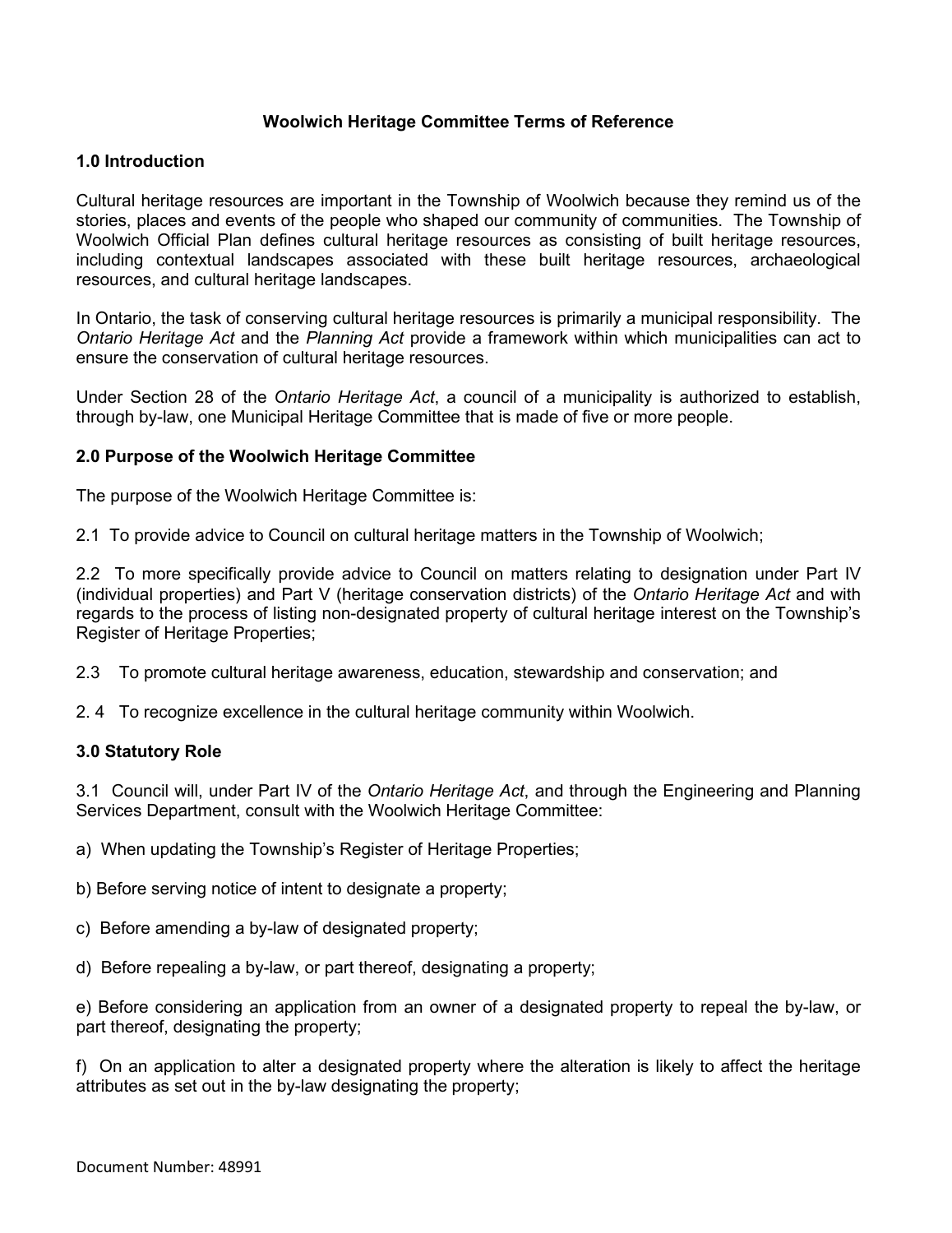g) Before delegating power to an employee or official of the municipality to consent to minor alterations of individually designated property;

h) On an application to demolish or remove any building or structure on designated property; and

i) Before passing by-law to establish easements or covenants with owners of real property for conserving properties of cultural value or interest.

3.2 Council will, under Part V of the *Ontario Heritage Act*, and through the Engineering and Planning Services Department, consult with the Woolwich Heritage Committee:

a) Before passing a by-law to define a study area for a future heritage conservation district;

b) Before a proposed heritage conservation district plan is passed;

c) Before Council delegates by by-law, its power to grant permits for the alteration of property situated in a heritage conservation district; and

d) On an application to demolish or remove any building or structure on property in a heritage conservation district.

# **4.0 Organization of the Woolwich Heritage Committee**

4.1 The Woolwich Heritage Committee will be composed of people who demonstrate a strong commitment to the conservation of heritage resources in the Township. Where possible the Committee will seek members to support the tasks with skills in communications, graphic design, research and building construction and architecture.

4.2 A minimum of five and up to nine Committee members will be appointed by Council of the Township of Woolwich. In making appointments to the Heritage Committee Council will have regard to geographical representation across the municipality and to the technical and professional qualifications of applicants concerning cultural heritage conservation. Appointed members shall be at least 18 years of age and shall reside, or be employed in, or a strong desire to support the heritage of The Township of Woolwich.

4.3 The term of committee members is four years coinciding with the term of Council that has made the appointment. Additional members may be appointed throughout the four years for the duration of the term. A committee member may apply for re-appointment for any number of consecutive or nonconsecutive terms.

4.4 Council may appoint one of its members to the Committee. The Council member will act as a liaison between the Committee and Council.

4.5 One member will be chosen by vote of the committee at the first meeting of each new year to chair the meetings for that year. The committee will similarly at the first meeting of each new year choose a vice chair, or co-chair who will chair the meetings in the absence of the chairperson. However, if Council appoints a member of Council to the Committee, the appointed Council member will be the Chair or Co-chair in addition to one other member selected from the committee to as Chair/Co-chair.